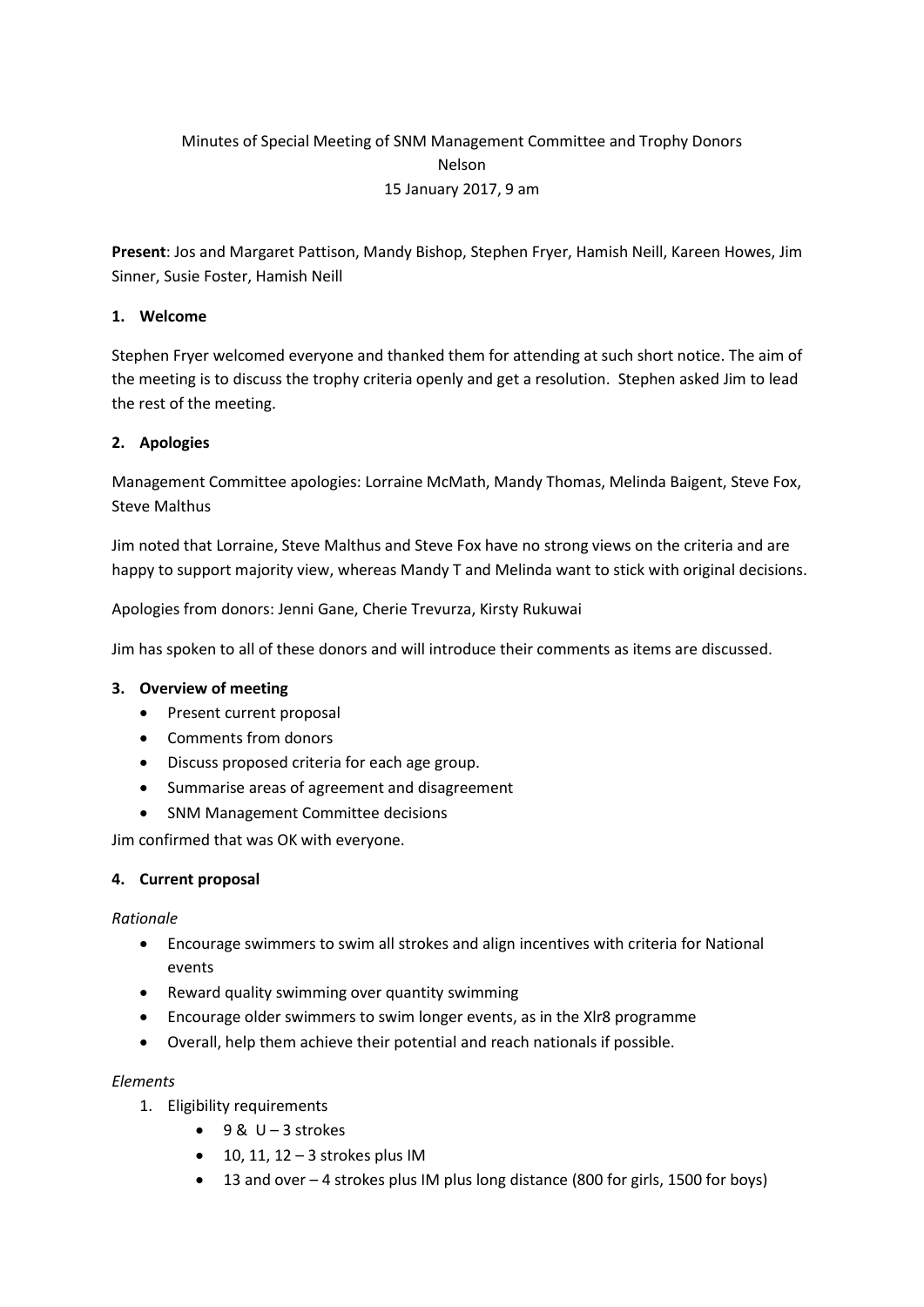- 2. All swimmers, except 10 year olds, earn points for all swims
- 3. Cap individual entries to 10
- 4. Maintain current meet points

## **5. Comments from donors**

Jenni & Sara Gane (9 and unders)

- agree with 3 stroke requirements
- Count points for 50s, 100s, 200s (except fly)
- Do not count points for longer swims
- Noted that we have added the 200 breast and back, so could create a 10 and U age groups for the 200s.

Jim suggested that we have timed finals for 200s for the 10 and under age group. Juniors has timed finals. Want to keep the younger swimmers interested (avoid discouraging)

Melinda Baigent (11 year olds)

Maintain proposal as agreed last meeting

Cherie Trevurza (13 year olds)

- Ok with 4 strokes plus IM
- Not happy with requirement for long distance events

Kirsty and Nigel Rukuwai (15 and over)

- 'Best overall' is not the same things as 'best all-round'
- Want trophy to be accessible to all swimmers in the region
- Don't agree with all 4 strokes requirement but can live with
- Opposed to long distance requirements this can act as a disadvantage to swimmers trying to get national times since they must first do a long distance event.

Jos and Margaret Pattison (14 year olds)

- Ok with 4 strokes plus IM
- Smaller clubs that swim only in the summer do not get the opportunity to get fit enough for the long distance requirements or the 400 IM, therefore the 800/1500 should not be a requirement.
- Coaching situations change. Should not make it impossible for people to win a trophy.
- Not in favour of SNZ's focus on the IM. If swimmers are good at a particular stroke they should focus on this.
- The idea is that the best swimmer should win the cup.

Kareen Howes, on behalf of Margaret Young (10 year olds)

- OK with 3 strokes
- Count points for 50s, 100s, 200s (except fly) only
- Do not count points for longer swims (but can choose to enter these for club points)
- Swimmers are keen to qualify for national events
- It should be about free choice, with advice from coaches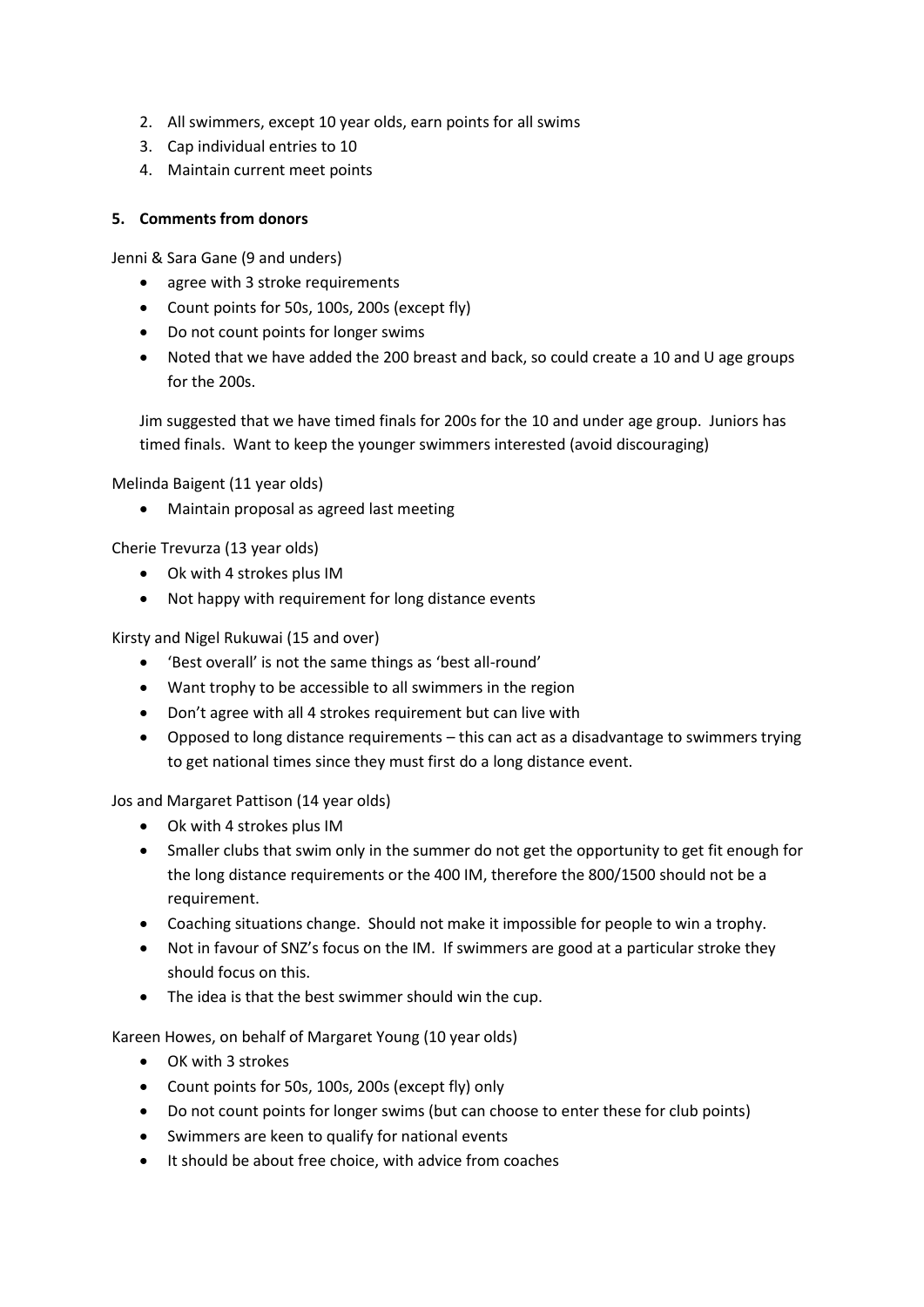Susie commented:

- SNZ is encouraging Juniors and Div 2 to do all strokes: therefore gatekeeper is IM
- For national development squads the gatekeeper is FINA points (not multiple strokes)
- Don't want to eliminate the country clubs from being able to win the trophies.

## **6. Discussion**

1. Cap : Is 10 the right number?

Noted there are 5 sessions and with prelims and finals swimmers could swim up to 18 events.

Agreed that 10 is a good balance.

- 2. 9 and U, and 10 years olds
	- a. Strokes
		- i. 3 strokes (9 & U) Jenni agrees
		- ii. 3 strokes plus 200 IM Kareen wants this to be open within the set of 50s. 100s, all 200s except 200 fly (12 events). Considering whether it would be OK to remove 200 IM and retain 3 strokes.
	- b. Donors wish to see scoring for the basic 12 events, and no points toward the trophy for longer distance (but swimmers may enter these events).
		- i. Some MC members preferred to allow scoring for longer distance events.
		- ii. Swimmers targeting the trophies will enter 10 events therefore will be swimming 3 strokes.
		- iii. However, having the 3 strokes requirement sends a 'message' that we expect swimmers to swim a variety of strokes.
	- c. Agreed to timed finals for 200m events for 9&U and 10 year olds.
- 3. 11 and 12 year olds
	- a. Strokes—3 strokes plus IM
	- b. All events to count toward trophy (including 800 for girls, 1500 for boys)

Agreed.

- 4. 13, 14, and 15 and Over
	- a. Strokes
		- i. Requirement for 4 strokes plus IM accepted by Pattisons, Trevurzas and Rukuwais
		- ii. All donors wish to exclude requirement long distance events (800 and 1500)
		- iii. Pattisons happy to include a 400, which could be the 400 IM and count against both eligibility criteria
	- b. Straw poll: Should we drop the 800/1500 as a requirement? Majority agreed
	- c. Straw poll: Should we add in requirement to do a 'longer distance' where 400 free or 400 IM can also satisfy this, and 400 IM can count for both the IM and the longer distance event? 5 in support, 2 opposed (plus Kirsty, by phone)